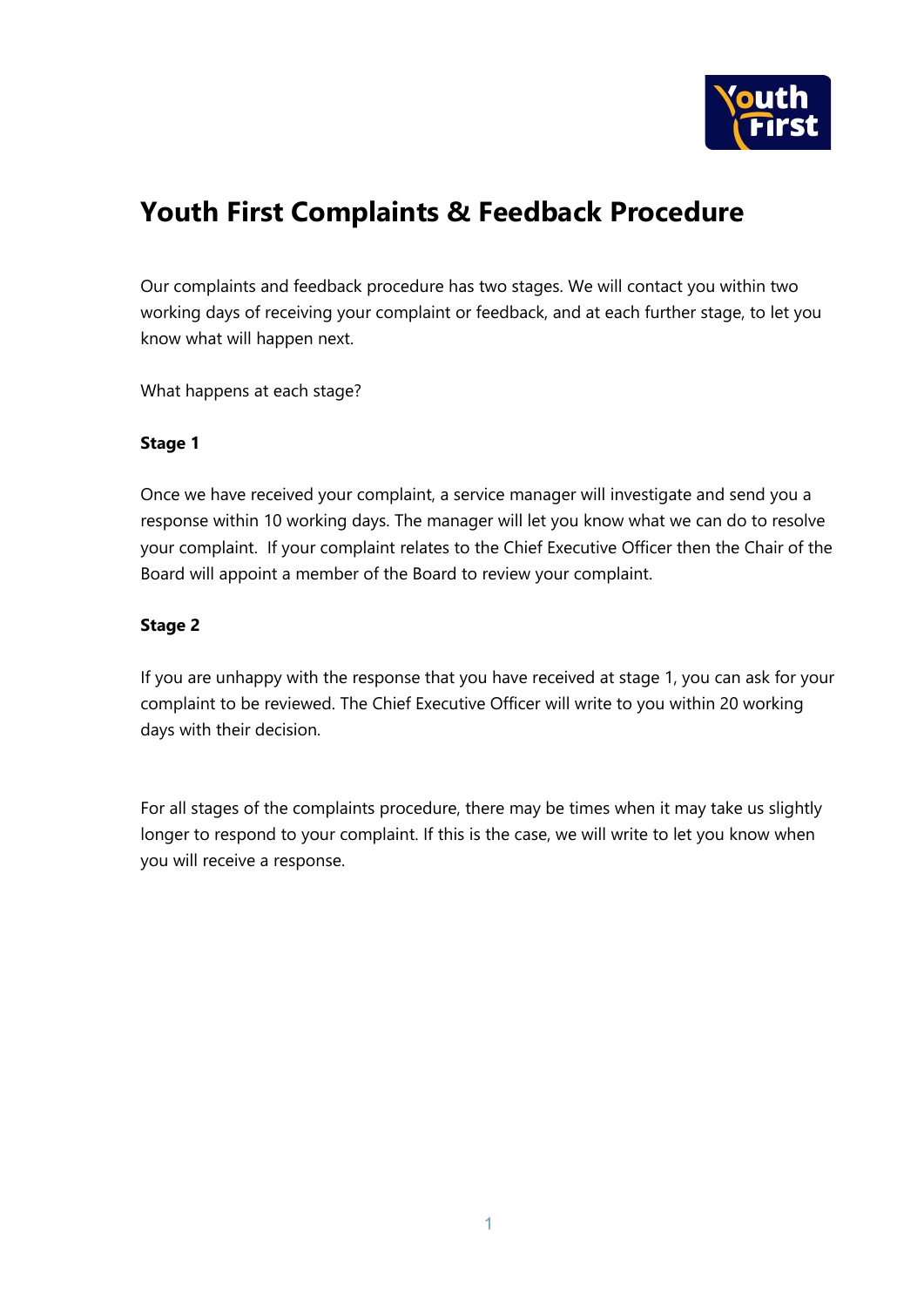# **Youth First Complaints and Compliments Policy**

# **1 Introduction**

- 1.1 Youth First welcomes customer feedback about its services and staff, and we have a process for service users to express their views and opinions.
- 1.2 We will ensure that everyone is treated fairly and consistently in expressing those views and opinions, and we take into account equality and diversity issues.
- 1.3 We will also ensure that a customer's concerns are taken seriously, and that they receive a timely response and an explanation of how any decision was reached.
- 1.4 All complaints will be recorded on the organisation's complaints management system, and will help us to monitor our performance; to learn lessons for the future; and to inform and shape service delivery.

# **2 Our vision**

2.1 To put our customers at the heart of complaints management and to use complaints as a learning opportunity to improve services

# **3 Equal access for all**

3.1 Youth First is a diverse community made up of many different groups and individuals. We value and celebrate that diversity, and we believe it is essential that everyone has easy access to the complaints process.

#### **4 Our definition of a complaint**

4.1 'Any expression of dissatisfaction with our staff or the services that we deliver (including partners and contractors, acting on our behalf)

#### *What is a complaint?*

4. 2 A complaint is that we:

Have made a mistake or have done something wrong Have promised to do something but failed to do so Have been impolite or unhelpful (this includes staff and contractors) Have failed or delayed in carrying out a service

#### *What is not a complaint?*

4.3 We would not treat the following as a complaint and we would not consider them under our complaints process: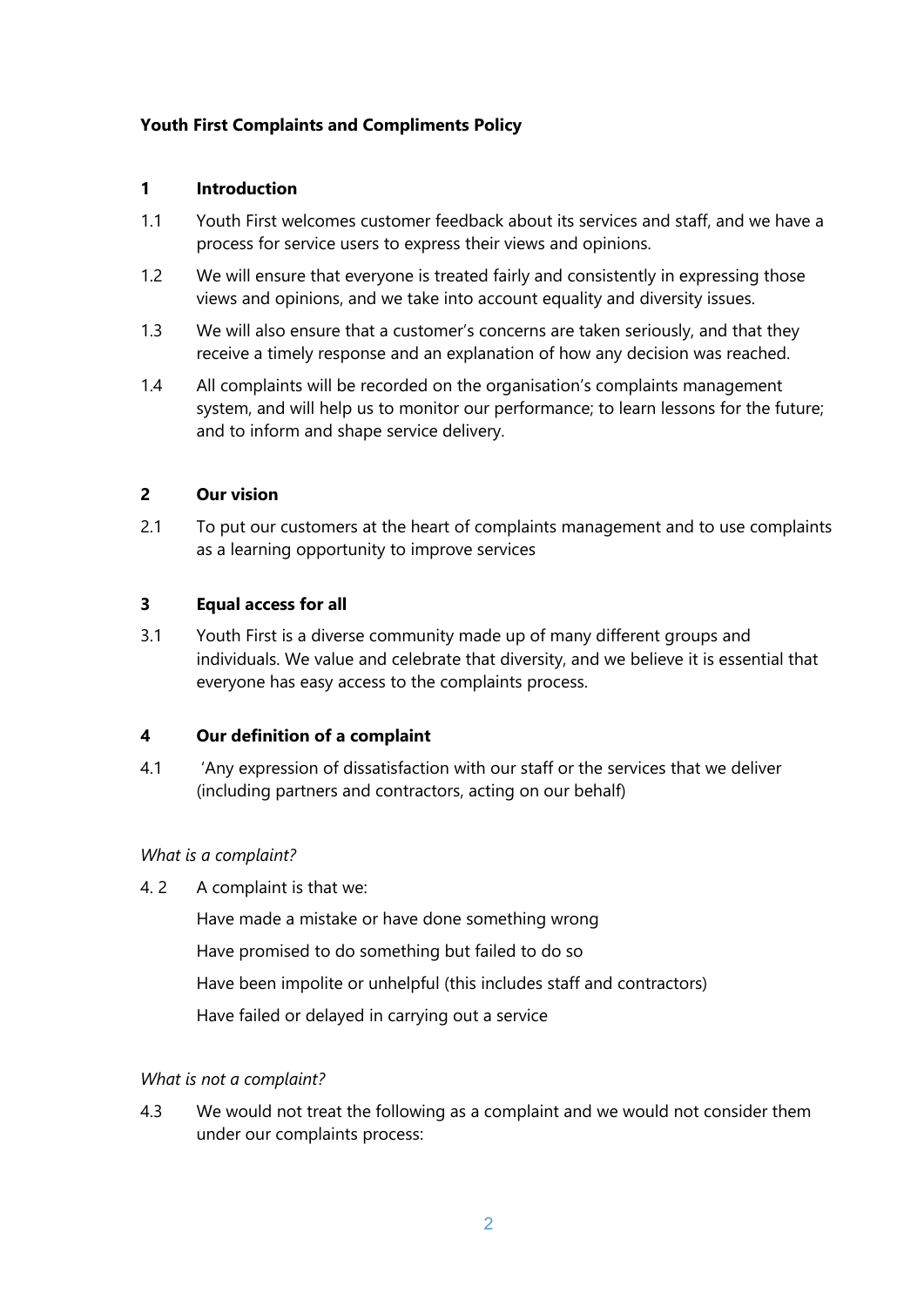- $\circ$  The first request for a service or where we have been given insufficient time to deliver that service according to our service standards
- o A request for information or a service
- o An explanation of, or challenge to, a policy or procedure
- o Where legal action is in progress. However, if a solicitor is acting as an advocate for a customer, this will be logged as a complaint and it will be dealt with in the usual way
- o Insurance claims
- 4.4 This list is not exhaustive, but Youth First can only deal with complaints about services that it provides or that contractors provide on its behalf. If Youth First receives information which suggests that there may be a safeguarding issue then this will also be dealt with in accordance with its Safeguarding Policy.

# **5 When can a complaint be made?**

- 5.1 Complaints should be made as soon as possible after the customer thinks that something has gone wrong, as there is then a better opportunity for us to carry out a thorough investigation. The more time that goes by people may not be able to recollect the exact events; officers who were involved may have left the organisation; and, on some occasions, records might not be available.
- 5.2 For these reasons, the organisation will normally only investigate a complaint about things that have happened within the last 12 months unless they were previously brought to its attention. Of course, there will be exceptions to this, such as when something might have prevented the customer from reporting the complaint earlier.

#### **6 Our complaints process**

- 6.1 Youth First has two stages to its complaints process. Where a customer is formally complaining about an issue for the first time, their complaint will normally be investigated at stage 1 of our procedure. We will let you know if we are going to deal with your complaint in a different way.
- 6.2 At each stage the complaint will be investigated by a different person.
- 6.3 Our complaint acknowledgement will contain the organisation's contact details in case the customer wishes to speak to someone about their complaint.

#### **Stage 1**

6.4 The service manager will ensure that the complaint is recorded on the organisation's system for recording feedback. The manager will also send the customer an acknowledgement letter within two working days, advising them that we have received their complaint. The acknowledgement letter will give the name of the officer who will be investigating the complaint and a date by which the customer will receive a written response.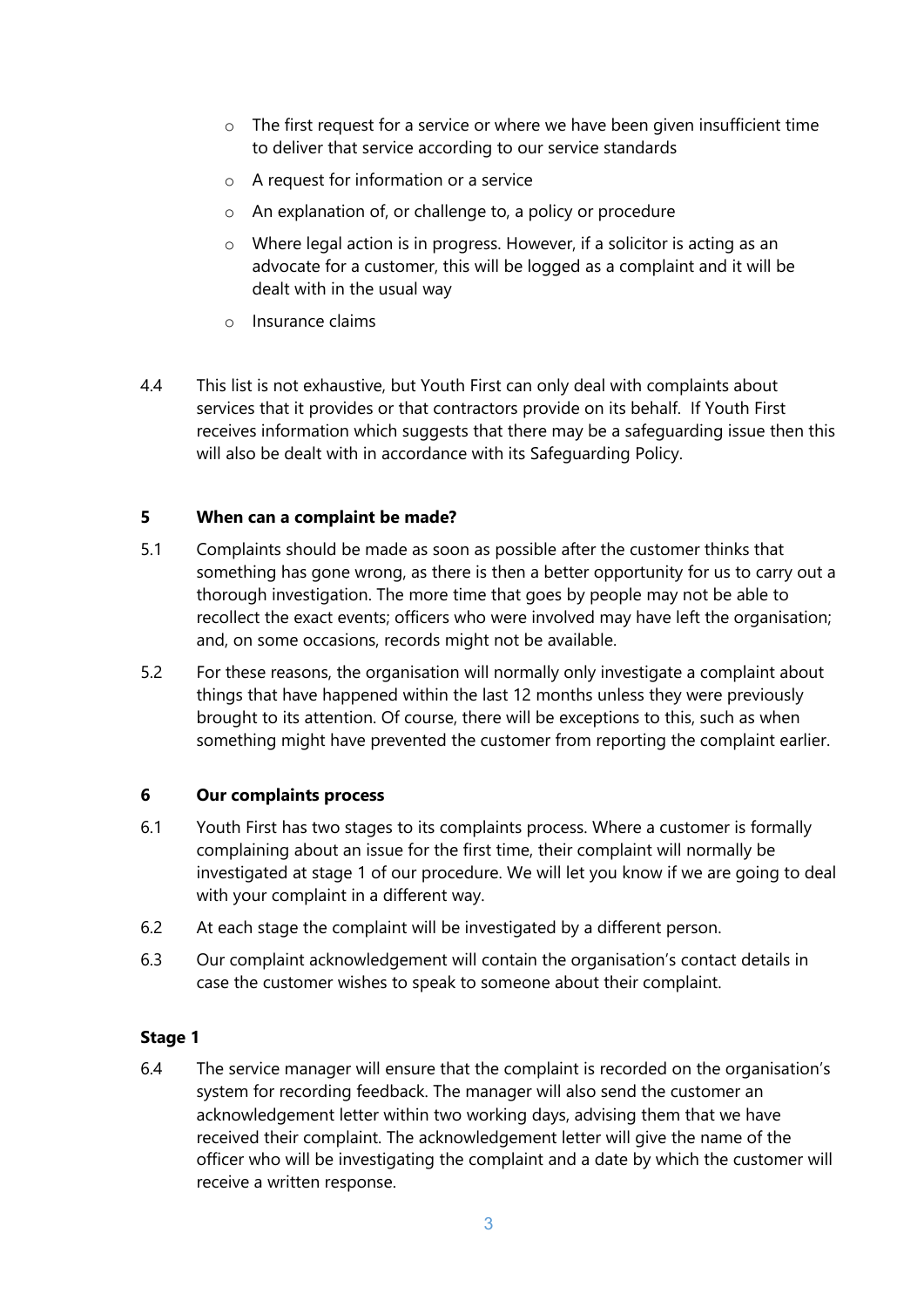- 6.5 The service manager responsible for the service that is the subject of the complaint will investigate the complaint and write to the customer within 10 working days, advising them of the outcome of their investigation.
- 6.6 If the complaint is about the service manager, the complaint will be investigated, and a response sent, by their line manager.
- 6.7 The service manager's letter will explain to the customer:

The decision on the complaint and how that decision was reached

Any action that the organisation will take as a result of the complaint

How the customer can escalate their complaint if they are unhappy with the decision.

# **Stage 2**

- 6.8 If a customer is unhappy with the response to their complaint at stage 1, and they wish to escalate it, they must write to the Chief Executive Officer (CEO) explaining why they remain dissatisfied.
- 6.9 All stage 2 complaints will be recorded on the organisation's system for recording feedback, and an acknowledgement letter sent within two working days advising receipt of the complaint. The acknowledgement letter will give the name of the officer who will be investigating the complaint and a date by which the customer will receive a full written response.
- 6.10 The CEO is responsible for carrying out a new investigation, and they will write to the customer within 20 working days of receiving the complaint explaining:
	- $\circ$  Their decision and the reasons for that decision
	- o Any action that will be taken by the organisation as a result of the complaint
	- o For all stages of the complaints procedure, there may be times when it may take us slightly longer to respond to your complaint. If this is the case, we will write to let you know when you will receive a response.

#### *Timescales*

6.12 If a complaint is complex, it may take a longer time to reply at any of the three stages. The officer carrying out the investigation will let the customer know of any delay and they will give a new date for reply.

# **7 Dealing with unreasonably persistent complainants**

7.1 In most cases, complaints can be dealt with quickly and efficiently. However, the behaviour of a minority of customers can make investigating and resolving a complaint difficult. These customers can also take up a lot of officer time so there is